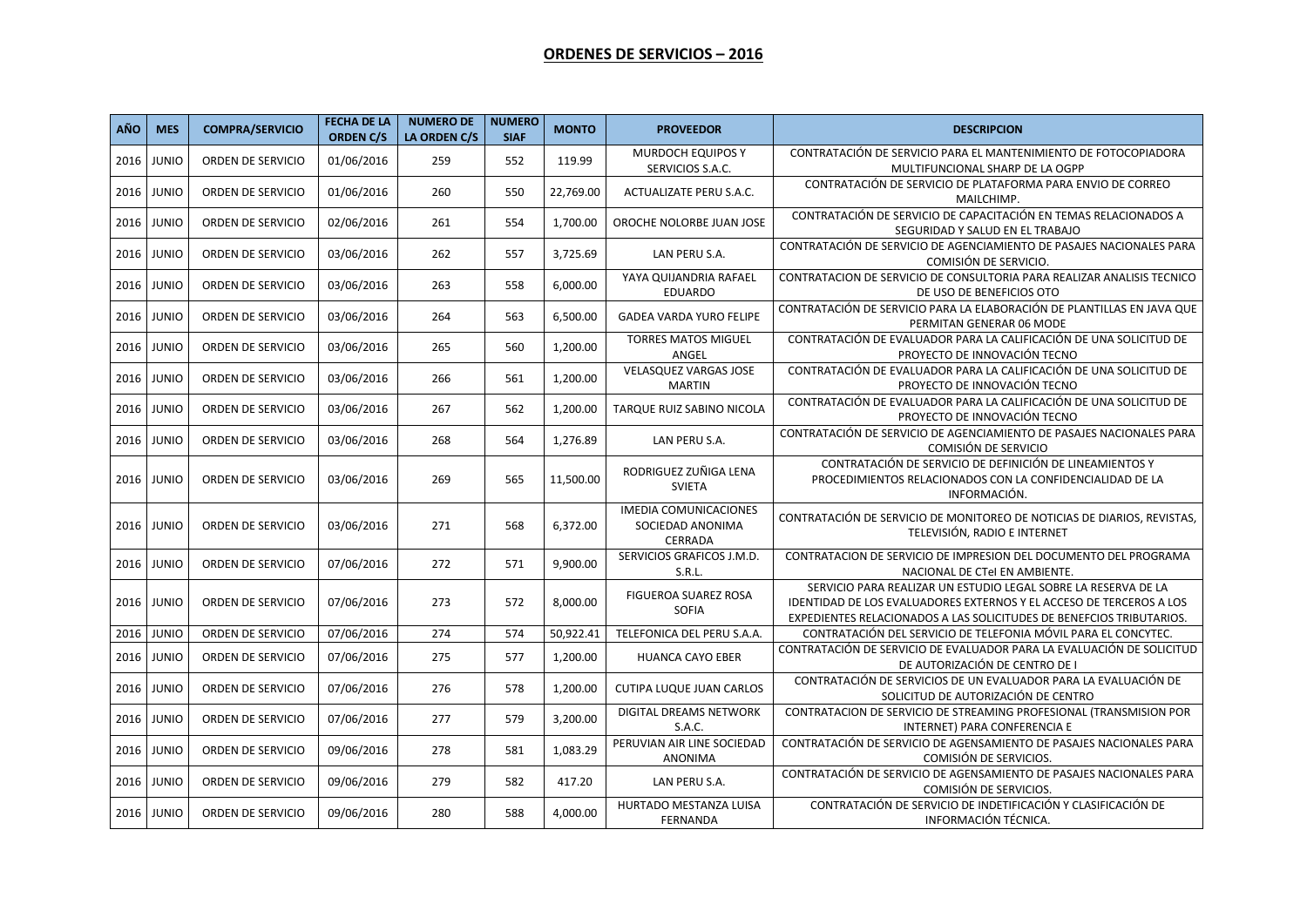| 2016 | <b>JUNIO</b> | ORDEN DE SERVICIO | 09/06/2016 | 281 | 589 | 8,000.00  | NOBLEGA QUISPE PERCY                             | CONTRATACIÓN DE SERVICIO PARA LA ELABORACIÓN Y CONSOLIDACIÓN DEL                                            |
|------|--------------|-------------------|------------|-----|-----|-----------|--------------------------------------------------|-------------------------------------------------------------------------------------------------------------|
|      |              |                   |            |     |     |           | <b>FABIAN</b>                                    | CUADRO DE NECESIDADES.                                                                                      |
| 2016 | <b>JUNIO</b> | ORDEN DE SERVICIO | 10/06/2016 | 282 | 583 | 1,200.00  | CARHUAPOMA YANCE MARIO                           | CONTRATACIÓN DE SERVICIOS DE UN EVALUADOR PARA CALIFICACIÓN DE UNA<br>SOLICITUD DE PROYECTO DE INV          |
| 2016 | <b>JUNIO</b> | ORDEN DE SERVICIO | 10/06/2016 | 283 | 584 | 1,200.00  | CUEVA MESTANZA RUBEN<br><b>EDUARDO</b>           | CONTRATACIÓN DE SERVICIOS DE UN EVALUADOR PARA CALIFICACIÓN DE UNA<br>SOLICITUD DE PROYECTO DE INV          |
| 2016 | <b>JUNIO</b> | ORDEN DE SERVICIO | 10/06/2016 | 284 | 585 | 1,200.00  | HARDMEIER ESPINOZA<br>ROSMARIE                   | CONTRATACIÓN DE SERVICIOS DE UN EVALUADOR PARA CALIFICACIÓN DE UNA<br>SOLICITUD DE PROYECTO DE INV          |
| 2016 | <b>JUNIO</b> | ORDEN DE SERVICIO | 10/06/2016 | 285 | 587 | 4,310.99  | EMPRESA PERUANA DE<br>SERVICIOS EDITORIALES S.A. | CONTRATACION DE SERVICIO DE PUBLICACION DE DOCUMENTOS OFICIALES A<br>TRAVES DEL DIARIO OFICIAL "EL          |
| 2016 | <b>JUNIO</b> | ORDEN DE SERVICIO | 10/06/2016 | 286 | 590 | 3,450.00  | LEDGARD AREVALO JIMENA                           | CONTRATACION DE SERVICIO DE CORRECCION DE ESTILO DE LA PUBLICACION DEL<br>DOCUMENTO DE LOS PROGRAM          |
| 2016 | <b>JUNIO</b> | ORDEN DE SERVICIO | 13/06/2016 | 287 | 592 | 1,680.46  | LE VOLANT S.A.C.                                 | CONTRATACION DE SERVICIO DE MANTENIMIENTO PREVENTIVO PARA EL                                                |
| 2016 | <b>JUNIO</b> | ORDEN DE SERVICIO | 13/06/2016 | 288 | 604 | 105.43    | TELEFONICA DEL PERU S.A.A.                       | VEHICULO HYUNDAI DE PLACA EGJ-219,<br>PAGO POR CONCEPTO DE SERVICIO DE ROAMING INTERNACIONAL, POR VIAJES AL |
|      |              |                   |            |     |     |           |                                                  | EXTRANJERO DE FUNCIONARIO                                                                                   |
| 2016 | <b>JUNIO</b> | ORDEN DE SERVICIO | 15/06/2016 | 289 | 609 | 9,000.00  | OLIVERA GARCIA JOSE<br><b>ENRIQUE</b>            | CONTRATACIÓN DE SERVICIO DE ASESORAMIENTO ESPECIALIZADO PAR LA<br>IDENTIFICACIÓN DE EVALUADORES DE          |
| 2016 | <b>JUNIO</b> | ORDEN DE SERVICIO | 15/06/2016 | 290 | 610 | 9,000.00  | SOLIS LASTRA JAVIER ULISES                       | CONTRATACIÓN DE SERVICIO PARA EL ANALISIS DE LA DEMANDA ATENDIDA PARA<br>LA CALIFICACIÓN DE PROYEC          |
| 2016 | <b>JUNIO</b> | ORDEN DE SERVICIO | 16/06/2016 | 291 | 611 | 8,500.00  | PALMA GUEVARA HALINA                             | SERVICIO DE UN ESPECIALISTA EN MARCO LOGICO PARA FACILITAR LAS<br>REUNIONES INTERNAS DE TRABAJO DE          |
| 2016 | <b>JUNIO</b> | ORDEN DE SERVICIO | 16/06/2016 | 292 | 612 | 31,560.00 | <b>BOOMERANG BET S.A.C</b>                       | SERVICIO DE SALA U AUDITORIO PARA REALIZAR CHARLAS INFORMATIVAS EN EL<br>MARCO DE LA LEY 30309              |
| 2016 | <b>JUNIO</b> | ORDEN DE SERVICIO | 16/06/2016 | 293 | 613 | 1,080.00  | CAYETANO LOPEZ ERIKA JENY                        | SERVICIO DE IMPRESIÓN DE SOBRES MANILAS, SOBRE BLANCOS Y HOJAS<br>MEMBRETADAS PARA EL CONCYTEC.             |
| 2016 | <b>JUNIO</b> | ORDEN DE SERVICIO | 16/06/2016 | 294 | 614 | 6,500.00  | PLAZA EVENTOS S.A                                | CONTRATACION DE SERVICIO DE REFRIGERIOS PARA DIVERSAS ACTIVIDADES DEL<br>CONCYTEC.                          |
| 2016 | <b>JUNIO</b> | ORDEN DE SERVICIO | 16/06/2016 | 295 | 623 | 804.29    | EMPRESA PERUANA DE<br>SERVICIOS EDITORIALES S.A. | CONTRATACION DE SERVICIO DE PUBLICACION DE DOCUMENTOS OFICIALES A<br>TRAVES DEL DIARIO OFICIAL "EL          |
|      |              |                   |            |     |     |           | SUAREZ ALAYZA WILSON                             | SERVICIO DE REVISIÓN DEL DOCUMENTO PRESENTADO POR EL GRUPO DE                                               |
| 2016 | <b>JUNIO</b> | ORDEN DE SERVICIO | 20/06/2016 | 296 | 624 | 2,500.00  | <b>ALFREDO</b>                                   | TRABAJO ENCARGADO DE ESTABLECER LA LINEA BASE Y ESTUDIOS                                                    |
| 2016 | <b>JUNIO</b> | ORDEN DE SERVICIO | 20/06/2016 | 297 | 625 | 2,500.00  | VAZQUEZ ROWE IAN                                 | SERVICIO DE REVISION DEL DOCUMENTO PRESENTADO POR EL GRUPO DE<br>TRABAJO ENCARGADO                          |
| 2016 | <b>JUNIO</b> | ORDEN DE SERVICIO | 21/06/2016 | 298 | 631 | 30,000.00 | PERU SOFTWARE FACTORY<br>SOCIEDAD ANONIMA        | SERVICIO DE LIMPIEZA DE DATOS Y HOMOLOGACIÓN DEL CATÁLOGO DEL<br>DIRECTORIO NACIONAL DE INSTITUCIO          |
| 2016 | <b>JUNIO</b> | ORDEN DE SERVICIO | 21/06/2016 | 299 | 627 | 841.90    | LE VOLANT S.A.C.                                 | CONTRATACION DE SERVICIO DE MANTENIMIENTO PREVENTIVO PARA EL<br>VEHICULO HYUNDAI DE PLACA EGJ-219,          |
| 2016 | <b>JUNIO</b> | ORDEN DE SERVICIO | 21/06/2016 | 300 | 628 | 900.00    | SERVICIOS TURISTICOS FINA<br>E.I.R.L.            | CONTRATACION DE SERVICIO DE COFFEE BREAK PARA PARTICIPANTES DE TALLER<br>REGIONAL DE DIFUSION DEL           |
| 2016 | <b>JUNIO</b> | ORDEN DE SERVICIO | 21/06/2016 | 301 | 629 | 1,140.00  | <b>FRANCO VARGAS DINA</b><br><b>IVONNE</b>       | CONTRATACION DE SERVICIO DE COFFEE BREAK PARA PARTICIPANTES DE TALLER<br>REGIONAL DE DIFUSION DEL           |
| 2016 | <b>JUNIO</b> | ORDEN DE SERVICIO | 21/06/2016 | 302 | 630 | 3,239.71  | LAN PERU S.A.                                    | CONTRATACION DE SERVICIO DE AGENCIAMIENTO DE PASAJES AEREOS<br>NACIONALES POR COMISION DE SERVICIO          |
| 2016 | <b>JUNIO</b> | ORDEN DE SERVICIO | 21/06/2016 | 303 | 632 | 30,000.00 | VALVERDE RIOS KATHERINE                          | CONTRATACION DE SERVICIO PARA PROGRAMACION Y SEGUIMIENTO DE LAS<br>ACTIVIDADES DEL PROYECTO SNIP 1          |
| 2016 | <b>JUNIO</b> | ORDEN DE SERVICIO | 22/06/2016 | 304 | 638 | 1,200.00  | ORTIZ ALFARO CONRAD                              | SERVICIO DE EVALUADOR PARA CALIFICACIÓN DE UNA SOLICITUD DE PROYECTO                                        |
| 2016 | <b>JUNIO</b> | ORDEN DE SERVICIO | 22/06/2016 | 305 | 636 | 1,200.00  | <b>CUEVA MESTANZA RUBEN</b>                      | DE INNOVACIÓN TECNOLOGICA.<br>SERVICIO DE EVALUADOR PARA CALIFICACIÓN DE UNA SOLICITUD DE PROYECTO          |
|      |              |                   |            |     |     |           | EDUARDO                                          | DE INNOVACIÓN TECNOLOGICA.                                                                                  |
| 2016 | <b>JUNIO</b> | ORDEN DE SERVICIO | 22/06/2016 | 306 | 637 | 1,200.00  | <b>GUTIERREZ ELESCANO PAUL</b><br><b>IVAN</b>    | SERVICIO DE EVALUADOR PARA CALIFICACIÓN DE UNA SOLICITUD DE PROYECTO<br>DE INNOVACIÓN TECNOLOGICA.          |